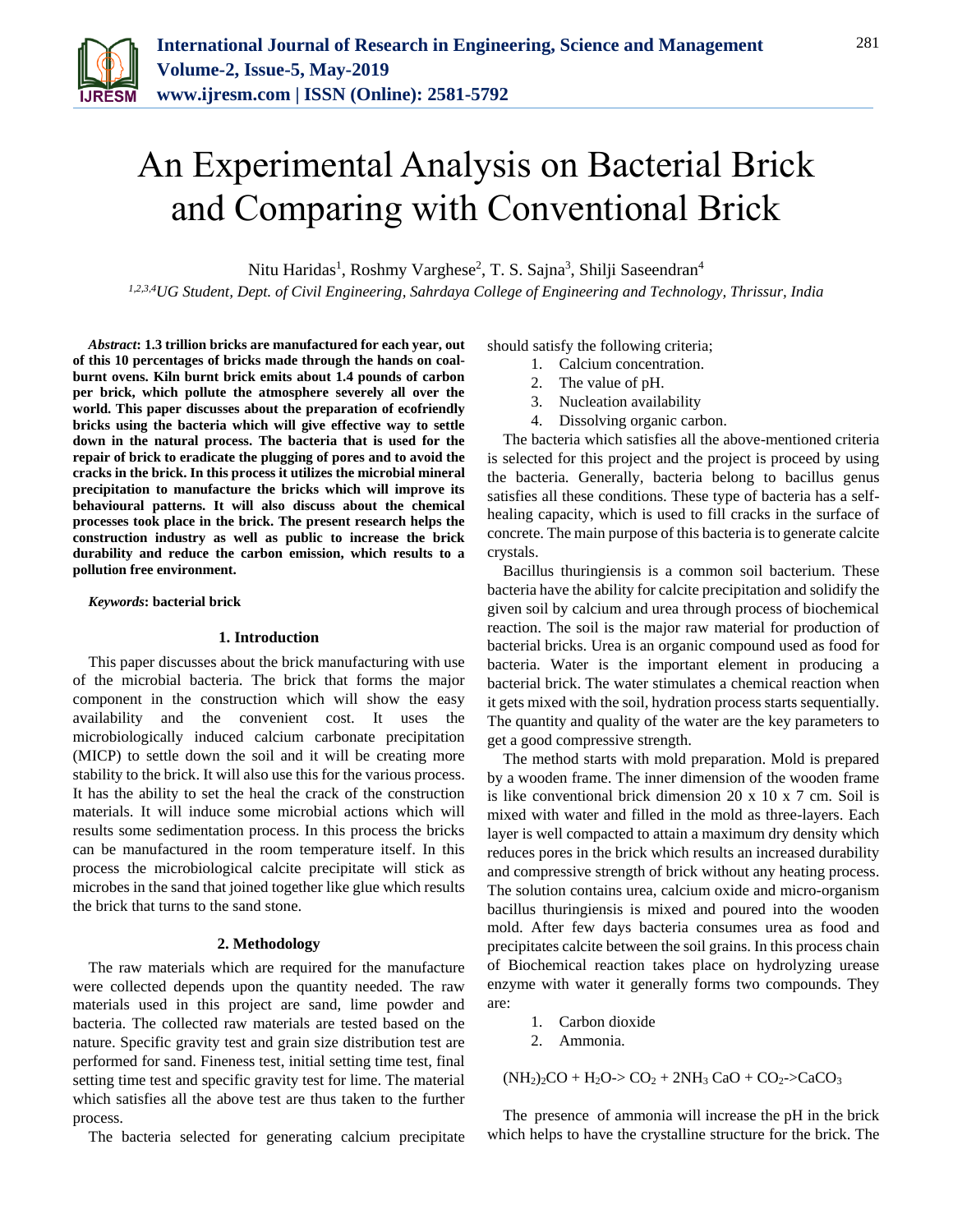

carbon dioxide then reacts with calcium oxide (CaO) to form calcium carbonate. At last the calcium precipitate helps in changing soft clay into crystalline form and then converted into hard bricks.

Manufactured brick kept under the room temperature for 3 to 5 days to attain full growth. In the construction of the wall using bacterial brick the strength and durability of the brick increases because of the bacterial growth. When the water seeps through cracks of the brick and reaches the bacteria, again the biochemical reaction is stimulated and calcite precipitate is formed along the crack occurred in brick.

## **3. Tests on bacterial bricks**

The following tests are performed on bacterial bricks to check its suitability for construction purpose. The various test conducted on bacterial bricks are as follows:

- Absorption test
- Crushing strength test
- Hardness test
- Shape and size test
- Color test
- Soundness test
- Structure of bricks

Our bacterial brick satisfies all the above test and it can be used for a construction purpose.

# *A. Water absorption test*

The rate of water absorption is one of the important parameter of the brick because it affects mortar and grout bonding during the wall construction. If the brick absorbs more water content from the mortar, that results in the reduction of the strength of brick. In this test, the selected bacterial bricks are dried in the oven at 1050 C to 1100 C and the process continues until they attain practical standard weight. The bacterial bricks are removed from the oven and kept at the room temperature. Now measure the weight of the brick at the dry stage and kept it as W1 kg. After the dry brick immersed in the water completely for 24 hours then the weight of the wet brick be W2 kg.

The quality of the brick is divided into three categories based on the water absorption of brick by Indian standard (IS: 1077: 1992) bricks classification and specification. First quality brick should not absorb the water more than 20 percentage of its own weight. Second quality brick should not absorb water more than 22 percentage and third quality brick should not absorb the water more than 25 percentage. The results of water absorption test indicate the conventional brick absorbs morewater than the bacterial brick which is shown in table 1. Hence the bacterial brick significantly satisfied the requirement of Indian standard (IS: 1077: 1992) brick classification and specification.

# *B. Crushing strength*

A trial consists of 3 bricks of each case are considered. The brick is placed in compression testing machine with the smooth surface on the top. Steel plate should be kept over a brick specimen to withstand the load and the load is applied gradually to the brick. The load is applied until the brick fails.

Table 2 shows the compressive strength test result and the comparison of compressive strength between bacterial brick and conventional brick. The bacterial brick gives higher compressive strength compared to the conventional brick. The average strength of bacterial brick is 9.16 N/ mm2which is more than the conventional brick 7.7 N/ mm2. The compressive strength difference between the conventional and bacterial bricks is found to be nearly 19%. This result shows us the bacterial bricks are much stronger than the conventional bricks and hence results in higher durability.

# *C. Hardness test on bacterial bricks*

A good brick should be resistant to scratches against sharp things. For this test, a sharp edged tool or finger nail is used to make scratch on brick. The brick is said to be hard if it is free from scratch impression. The brick satisfies this condition so it is fit for construction.

# *D. Soundness test on bacterial bricks*

Soundness test of bricks show the behavior of brick against sudden impact. In this test, two bricks are chosen randomly and struck with each other. Then sound produced must be clear bell ringing sound and brick would not break. The bacterial brick satisfies this condition and it will not break, therefore it could be used for construction purpose.

# *E. Color test of bacterial bricks*

A good brick shall possess bright and uniform color throughout its body. The bacterial brick possesses bright and uniform color throughout its structure; hence it is fit for construction.

# *F. Structure of bacterial bricks*

A bacterial brick is picked randomly from a group of bricks and broken into two pieces. The inner portion of the brick is observed, if it is free from lumps and it remains homogeneous then it is said to be a good brick.

|--|

| Water absorption test of conventional brick and bacterial brick |                     |                     |                   |                 |                                |  |
|-----------------------------------------------------------------|---------------------|---------------------|-------------------|-----------------|--------------------------------|--|
| S. No.                                                          | Size of Bricks (cm) | Identification mark | Dry weight $(kg)$ | Wet weight (kg) | Percentage of water absorption |  |
|                                                                 | 21x10x10            | Conventional brick  |                   | 3.89            | 20.8%                          |  |
|                                                                 | 20x10x7             | Bacterial brick     | 3.33              | 3.96            | 18.9%                          |  |

| Table 2                                                   |                                                        |  |  |  |  |
|-----------------------------------------------------------|--------------------------------------------------------|--|--|--|--|
| Crushing strength value of bricks                         |                                                        |  |  |  |  |
| Crushing strength value of conventional brick( $N/mm^2$ ) | Crushing strength value of bacterial brick( $N/mm^2$ ) |  |  |  |  |
|                                                           | 9.16                                                   |  |  |  |  |